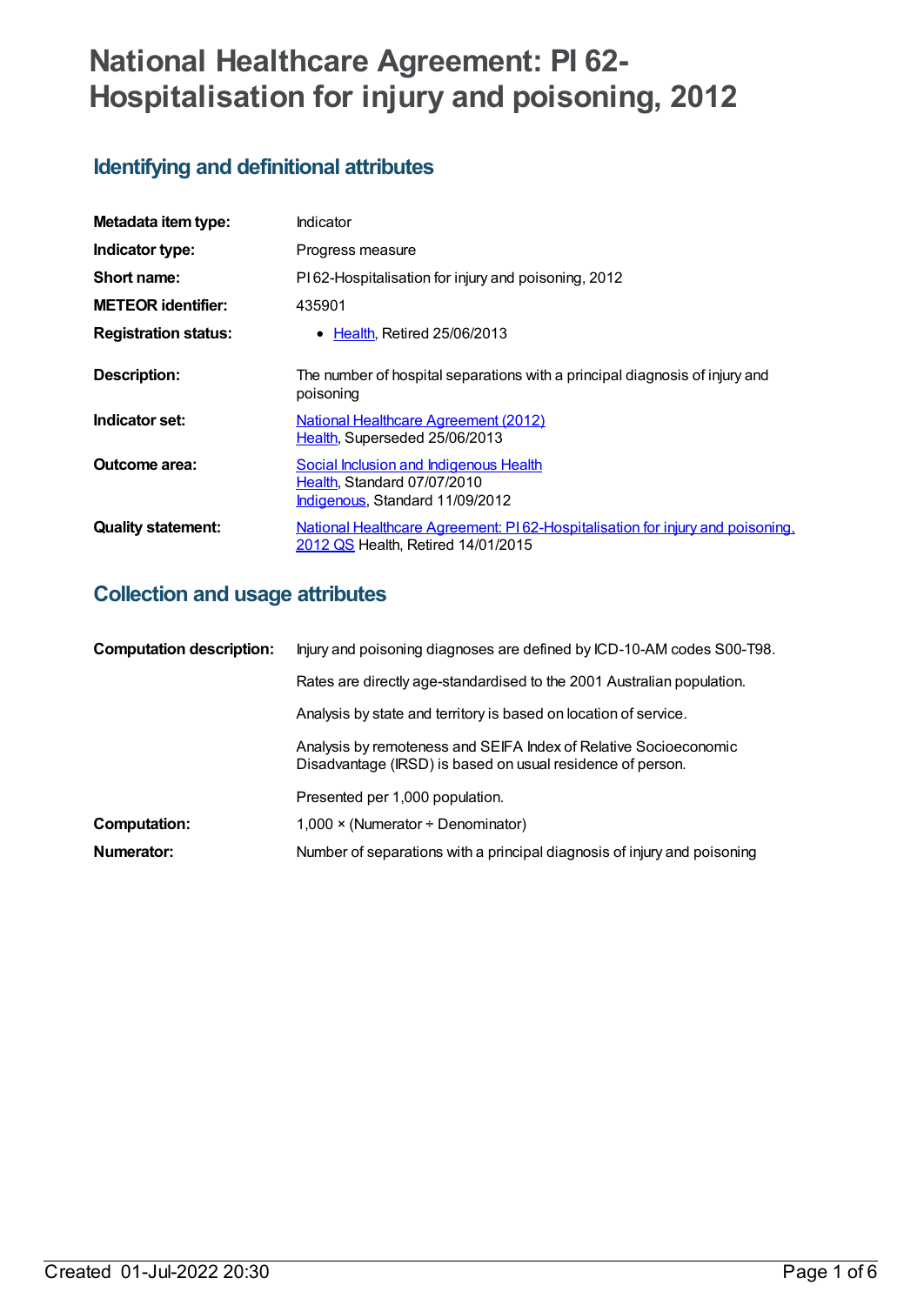| <b>Numerator data elements:</b> | Data Element / Data Set-                                                      |
|---------------------------------|-------------------------------------------------------------------------------|
|                                 | Episode of care—principal diagnosis, code (ICD-10-AM 6th edn) ANN{.N[N]}      |
|                                 | <b>Data Source</b>                                                            |
|                                 | <b>National Hospital Morbidity Database (NHMD)</b>                            |
|                                 | NMDS / DSS                                                                    |
|                                 | <b>Admitted patient care NMDS 2009-10</b>                                     |
|                                 | Guide for use                                                                 |
|                                 | Data source type: Administrative by-product data                              |
|                                 | Data Element / Data Set-                                                      |
|                                 | Injury event—external cause, code (ICD-10-AM 6th edn) ANN{.N[N]}              |
|                                 | <b>Data Source</b>                                                            |
|                                 | <b>National Hospital Morbidity Database (NHMD)</b>                            |
|                                 | NMDS / DSS                                                                    |
|                                 | <b>Admitted patient care NMDS 2009-10</b>                                     |
|                                 | Guide for use                                                                 |
|                                 | Data source type: Administrative by-product data                              |
| <b>Denominator:</b>             | Total population                                                              |
| Denominator data<br>elements:   | Data Element / Data Set-                                                      |
|                                 | Data Element                                                                  |
|                                 | Person-estimated resident population of Australia                             |
|                                 | Data Source                                                                   |
|                                 | ABS Estimated resident population (total population)                          |
|                                 | Guide for use                                                                 |
|                                 | Data source type: Census-based data plus administrative by-product data       |
|                                 | Data Element / Data Set-                                                      |
|                                 | Data Element                                                                  |
|                                 | Person-estimated resident population of Australia                             |
|                                 | Data Source                                                                   |
|                                 | ABS Indigenous experimental estimates and projections (2001 Census-<br>based) |
|                                 | Guide for use                                                                 |
|                                 | Data source type: Census-based data plus administrative by-product data       |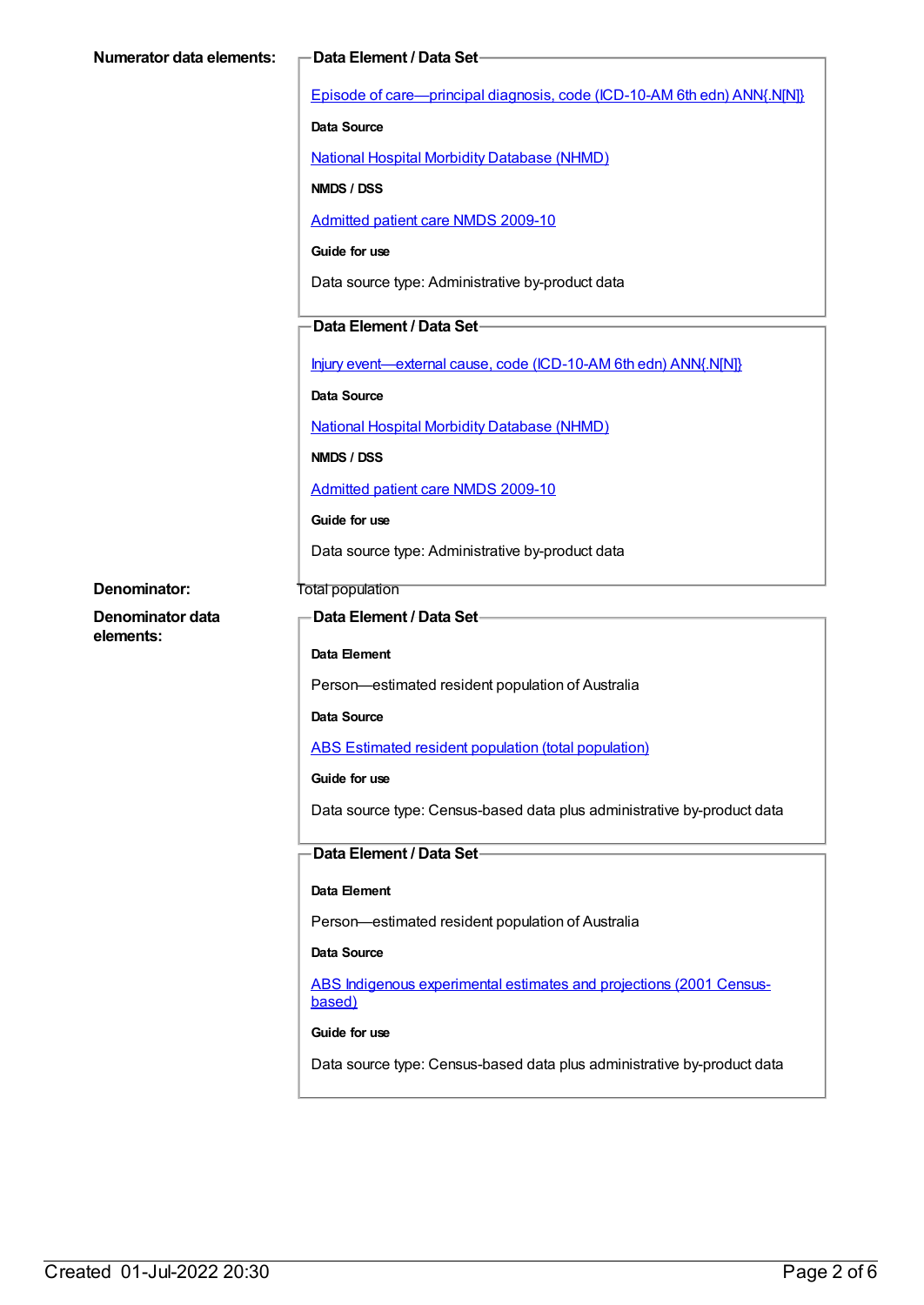**Disaggregation:** 2009–10—Nationally, by SEIFA Index of Relative Socioeconomic Disadvantage (IRSD) deciles

> 2007–08 (requested by COAG Reform Council) and 2009–10—Nationally, by remoteness and sex

2007–08 (resupplied for revised Indigenous and SEIFA analysis), and 2009–10— State and territory, by:

- sex
- Indigenous status
- remoteness (Australian Standard Geographical Classification Remoteness Structure)
- SEIFA IRSD quintiles
- age group (0–14; 15–24; 25–34; 35–44; 45–54; 55–64; 65 years and over)

Some disaggregation may result in numbers too small for publication. National disaggregation by Indigenous status will be based on data only from jurisdictions for which the quality of Indigenous identification is considered acceptable.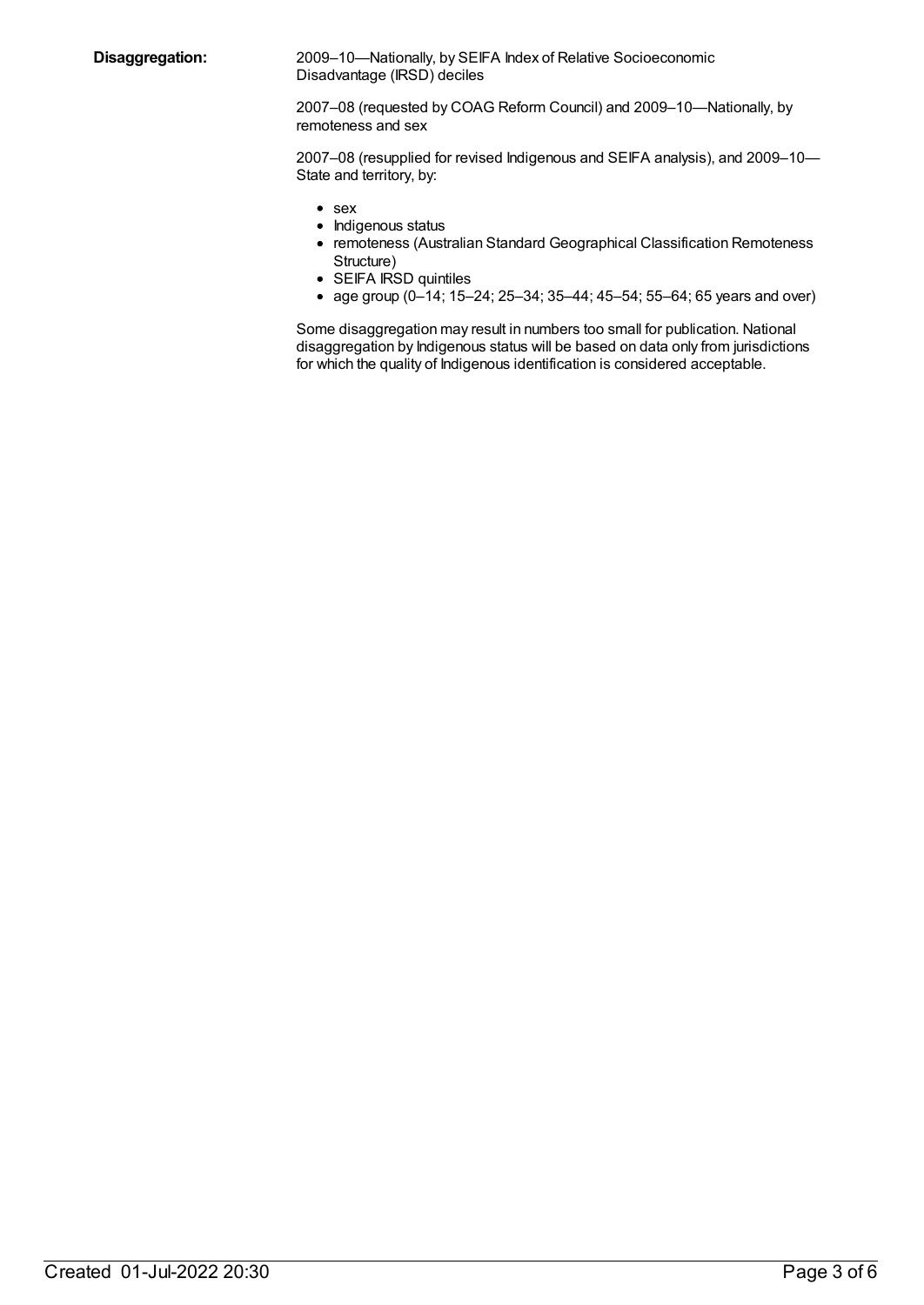#### **Disaggregation data elements:**

#### **Data Element / Data Set**

[Establishment—organisation](https://meteor.aihw.gov.au/content/269975) identifier (state/territory), NNNNN

**Data Source**

National Hospital Morbidity [Database](https://meteor.aihw.gov.au/content/394352) (NHMD)

**NMDS / DSS**

[Admitted](https://meteor.aihw.gov.au/content/374205) patient care NMDS 2009-10

**Guide for use**

Data source type: Administrative by-product data

#### **Data Element / Data Set**

[Person—sex,](https://meteor.aihw.gov.au/content/287316) code N

**Data Source**

National Hospital Morbidity [Database](https://meteor.aihw.gov.au/content/394352) (NHMD)

**NMDS / DSS**

[Admitted](https://meteor.aihw.gov.au/content/374205) patient care NMDS 2009-10

**Guide for use**

Data source type: Administrative by-product data

#### **Data Element / Data Set**

Person-Indigenous status, code N

**Data Source**

National Hospital Morbidity [Database](https://meteor.aihw.gov.au/content/394352) (NHMD)

**NMDS / DSS**

[Admitted](https://meteor.aihw.gov.au/content/374205) patient care NMDS 2009-10

**Guide for use**

Data source type: Administrative by-product data

#### **Data Element / Data Set**

[Person—area](https://meteor.aihw.gov.au/content/377103) of usual residence, geographical location code (ASGC 2008) **NNNNN** 

**Data Source**

National Hospital Morbidity [Database](https://meteor.aihw.gov.au/content/394352) (NHMD)

**NMDS / DSS**

[Admitted](https://meteor.aihw.gov.au/content/374205) patient care NMDS 2009-10

#### **Guide for use**

Data source type: Administrative by-product data Used for disaggregation by remoteness and SEIFA IRSD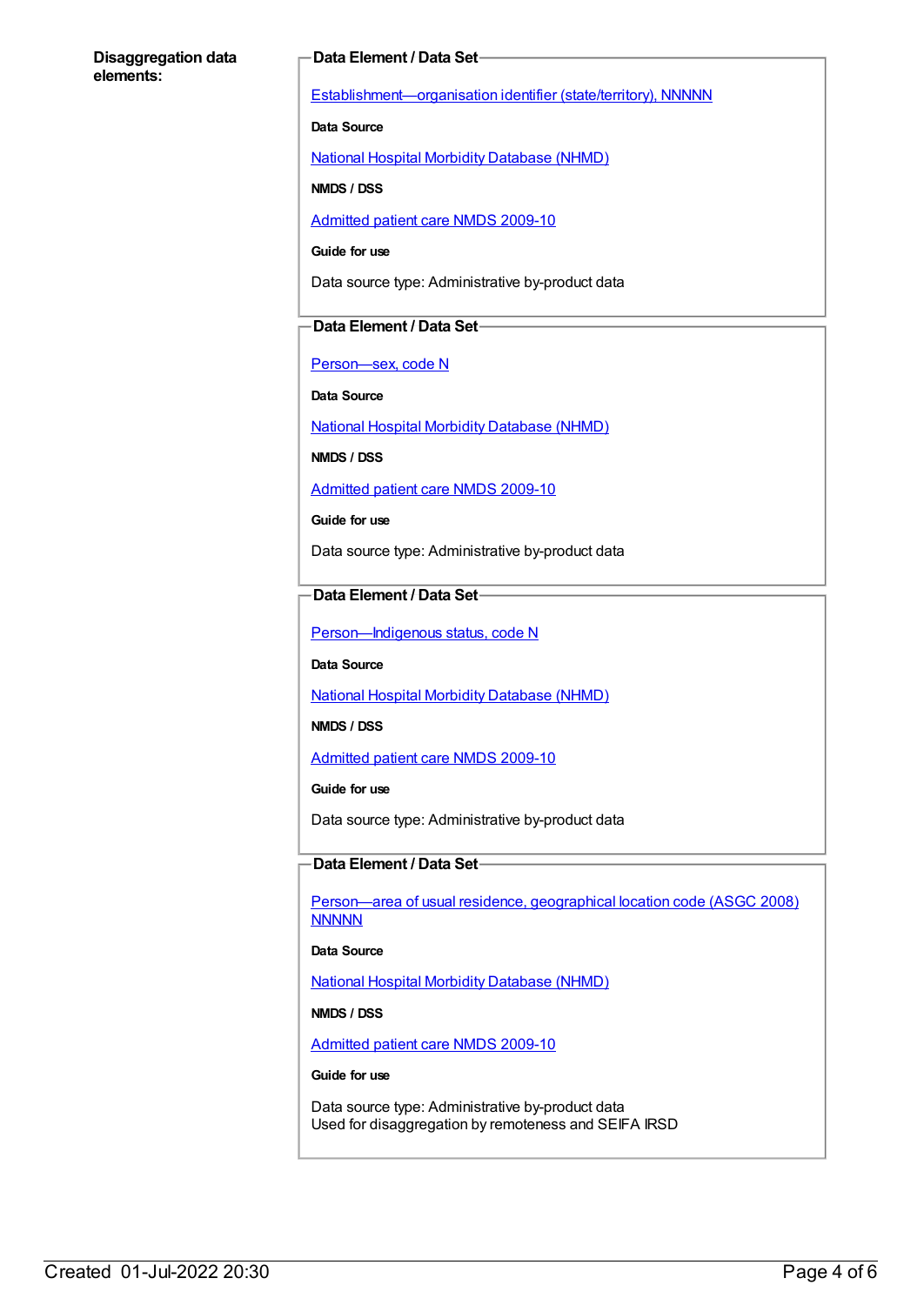**Comments:** Most recent data available for 2012 CRC reporting: 2009–10.

The scope of the National Hospital Morbidity Database (NHMD) is episodes of care for admitted patients in essentially all hospitals in Australia, including public and private acute and psychiatric hospitals, free-standing day hospital facilities, alcohol and drug treatment hospitals and dental hospitals.

For further detailed analysis by Indigenous status see the National Indigenous Reform Agreement (NIRA) report.

### **Representational attributes**

| <b>Representation class:</b> | Rate    |
|------------------------------|---------|
| Data type:                   | Real    |
| Unit of measure:             | Episode |
| Format:                      | NN[N].N |
|                              |         |

## **Indicator conceptual framework**

| <b>Framework and</b> | <b>Health behaviours</b>     |
|----------------------|------------------------------|
| dimensions:          |                              |
|                      | <b>Environmental factors</b> |

### **Data source attributes**

| Data sources: | <b>Data Source</b>                                                        |
|---------------|---------------------------------------------------------------------------|
|               | ABS Estimated resident population (total population)                      |
|               | Frequency                                                                 |
|               | Quarterly                                                                 |
|               | <b>Quality statement</b>                                                  |
|               | ABS Estimated resident population (total population), QS                  |
|               | Data custodian                                                            |
|               | <b>Australian Bureau of Statistics</b>                                    |
|               | <b>Data Source</b>                                                        |
|               | <b>National Hospital Morbidity Database (NHMD)</b>                        |
|               | Frequency                                                                 |
|               | Annual                                                                    |
|               | Data custodian                                                            |
|               | Australian Institute of Health and Welfare                                |
|               | <b>Data Source</b>                                                        |
|               | ABS Indigenous experimental estimates and projections (2001 Census-based) |
|               | Frequency                                                                 |
|               | Periodic                                                                  |
|               | <b>Quality statement</b>                                                  |
|               | ABS Indigenous experimental estimates and projections, QS                 |
|               | Data custodian                                                            |
|               | <b>Australian Bureau of Statistics</b>                                    |